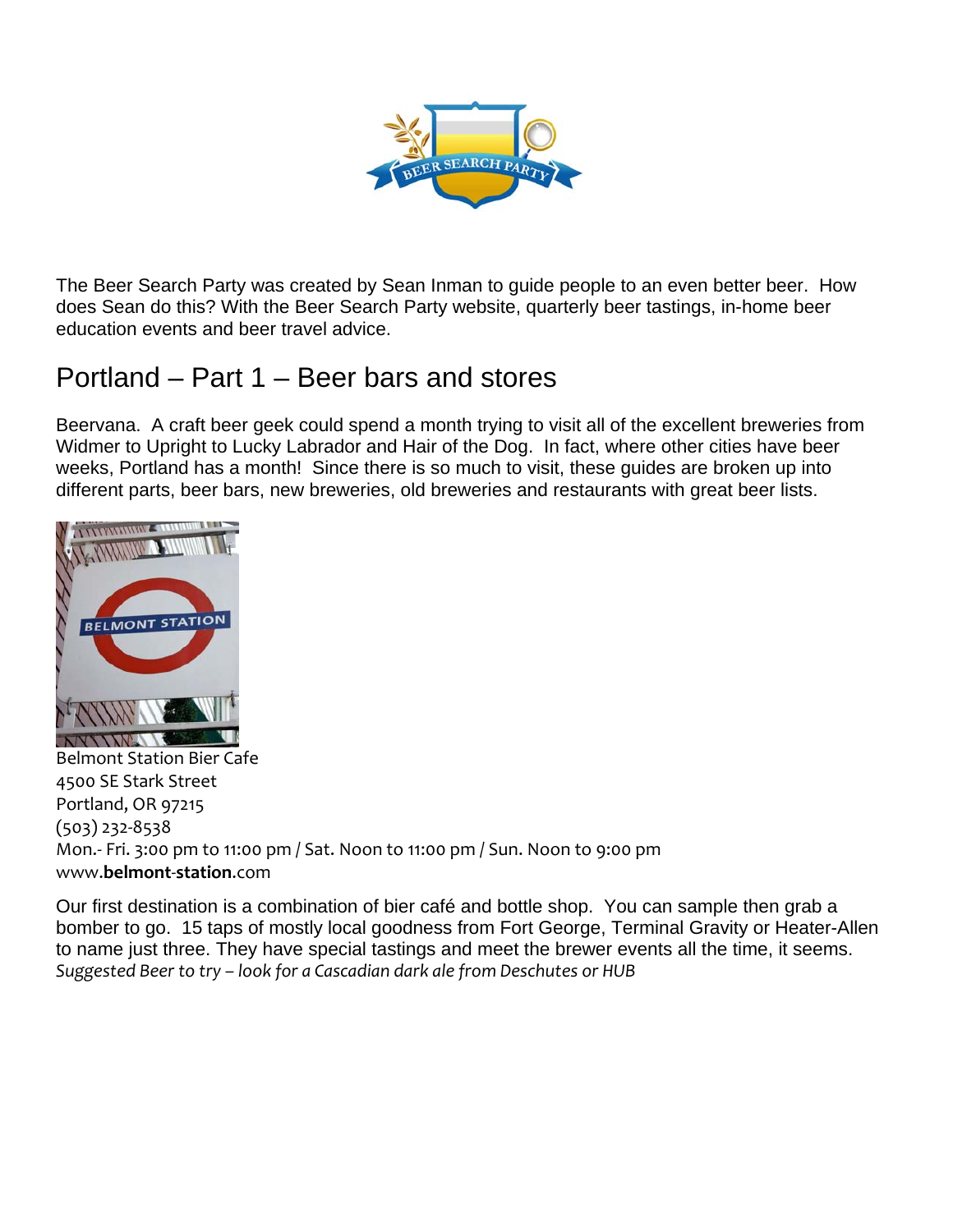

Saraveza 1004 North Killingsworth Street Portland, OR 97217 **(503) 206‐4252**

11:00 am to Midnight except for Tuesday (when it is closed)

## **www.saraveza.com**

Pasty tavern and Green Bay Packer bar but a great vibe with an awesome local selection and really cool tables designed with bottle caps from various beers. Plus it is close to the light rail so you can ride home safely.

*Suggested Beer to try – how about something from a super micro brewery, Ambacht.*



**The Horse Brass 4534 Belmont Street Portland, OR 97215 (503) 232‐2202 Mon. – Fri. 11:00 am to 2:30 am / Sat. & Sun. Noon to 2:30 am www.horsebrass.com** History. Keep that in mind when entering this hallowed and very British style pub. Without Don Younger, maybe craft beer doesn't get off the ground. I mean at all. He along with Fred Eckhardt and Fritz Maytag and Michael Jackson are key to the early survival. So soak in the atmosphere. *Suggested Beer to try – gotta try old school beer here, Younger's Special Bitter from Rogue*